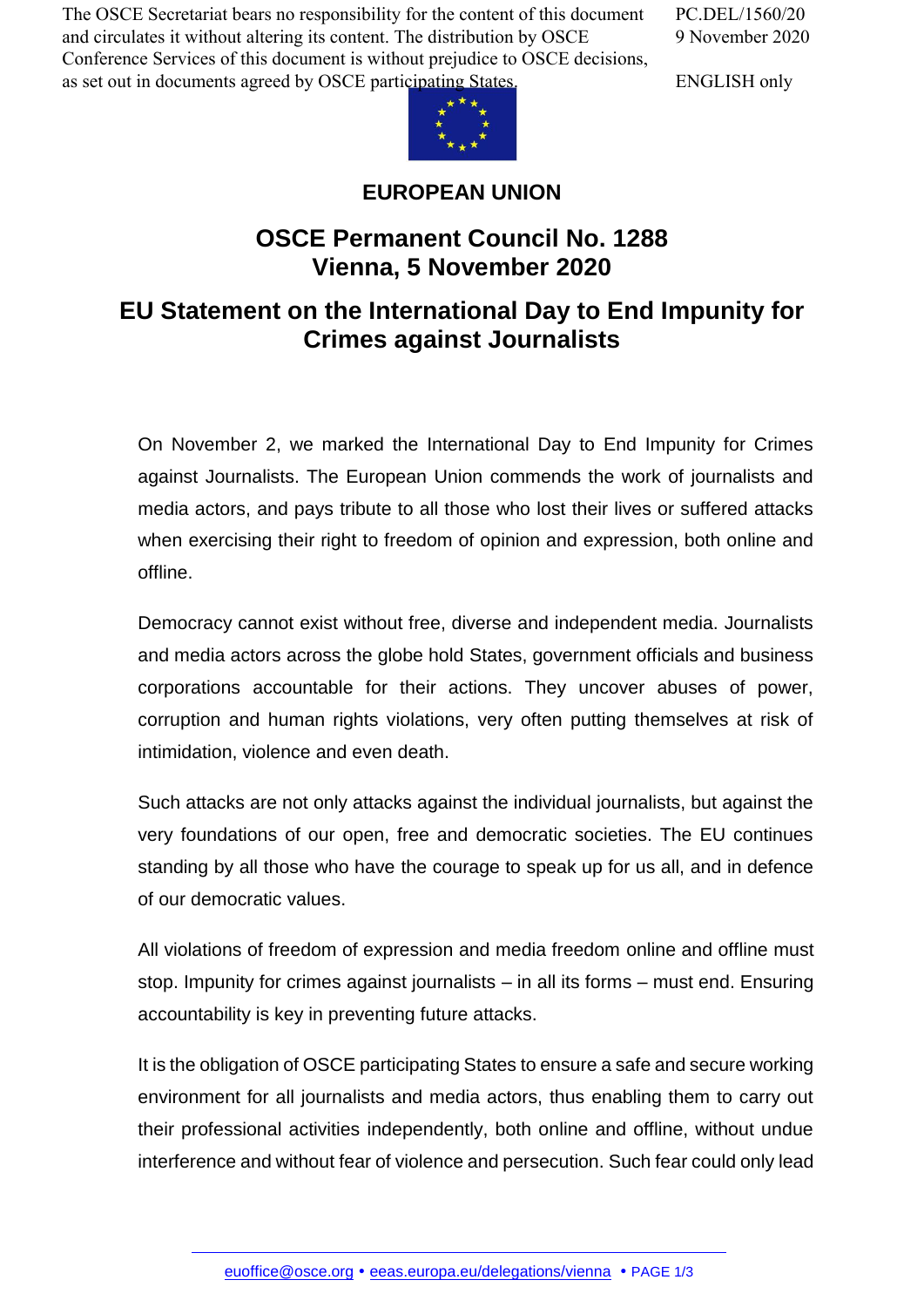to self-censorship, and thus neglect the very essence of freedom of opinion and expression, as well as media freedom.

Regretfully, during the past year, throughout the OSCE area, we continued observing the significant surge of serious threats to journalists, which included smear campaigns, physical attacks against journalists and media actors, their arbitrary detention and imprisonment, harassment and intimidation, death threats and even murder. Quite often, the COVID-19 pandemic has also been instrumentalized to exercise politically motivated pressure on them. In recent months, we raised a number of issues of such attacks against journalists and media actors in Belarus, Russia and other OSCE participating States. The EU will continue following all these worrying trends and individual cases closely. We must make sure that those responsible for any attacks against journalists and media actors do not enjoy impunity.

The EU also remains deeply concerned about the fact that female journalists continue being disproportionately targeted, including through the specific threats with regard to their work, such as sexual harassment, abuse, intimidation, threats and violence, including through digital technologies.

The EU fully supports the important work on safety of journalists performed by the Office of the Representative on Freedom of the Media, including the work on countering gender-based attacks against female journalists. In this regard, we welcome the most recent launch of the Safety of Female Journalists Online Resource Guide.

The EU will continue to defend freedom of expression and protect those who make use of this fundamental freedom to keep us informed every day. We provide support and legal assistance to journalists and media actors under threat, including through the EU funded projects such as *Media Freedom Rapid Response*. In the last 12 months, the EU has supported over 425 journalists with emergency grants, temporary relocation, or support to their respective media outlets.

Ensuring safety of journalists and media actors remains one of the EU's priorities. We are strongly committed to continue implementing OSCE Milan Ministerial Council Decision 3/18 on the Safety of Journalists and call on OSCE participating